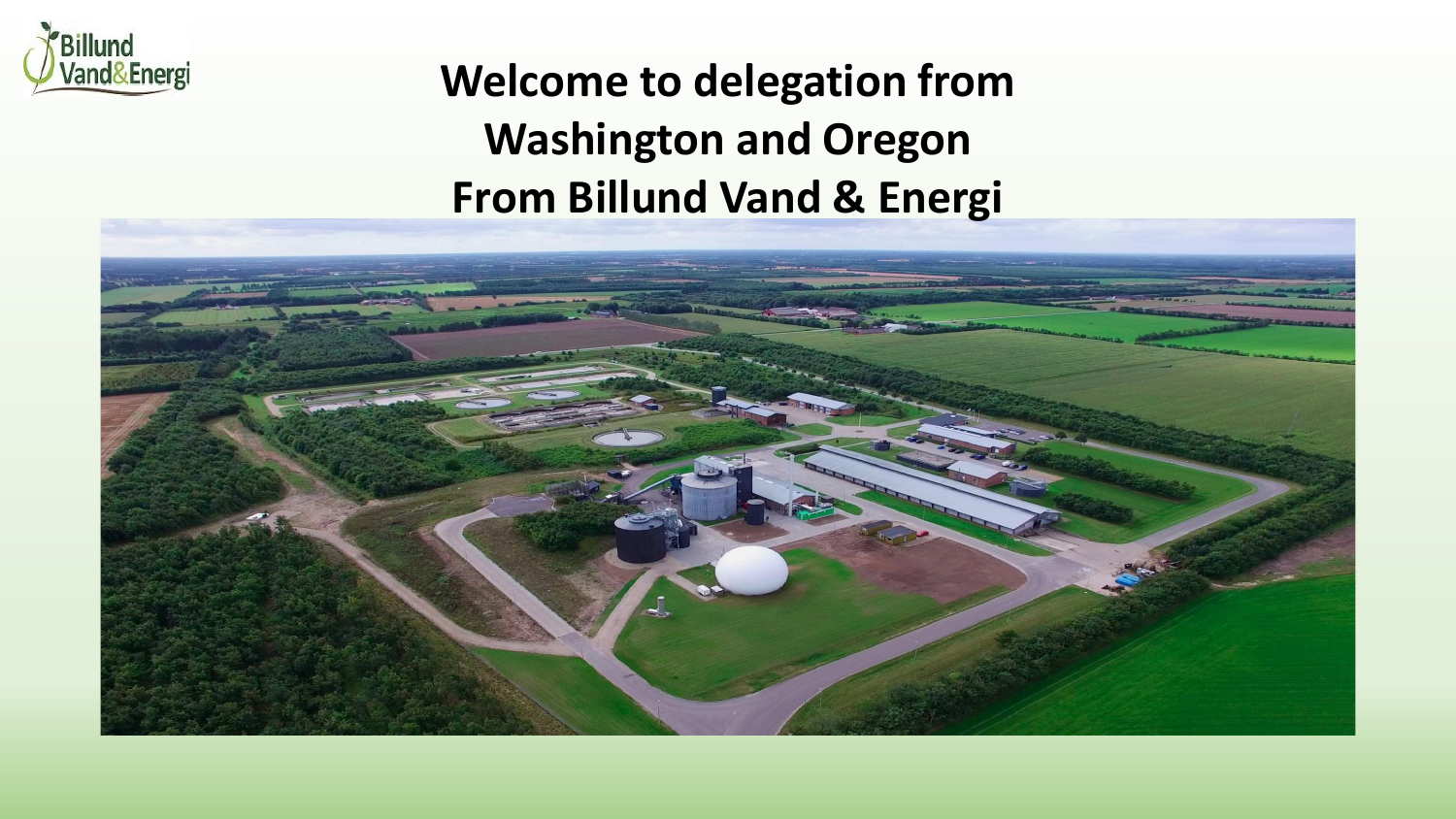



## Economical sustainability

Taxes and charges in Denmark

- Used for financing public services but also as incitaments
	- A way of trying to motivate people's behavior
	- Waste handling promote recycling, less use of hazardous materials
	- Promote sustainable energy production (wind, solar, biogas etc.)

#### Is Billund BioRefinery economical sustainable?

- BBR was a state-of-the-art project
	- Today bigger and less establishment costs
- Governmental subsidies
	- Biogas production (electricity) now market price
- Income/cost from receiving input materials (biomass)
	- Primary-/biosludge from WWTPs
	- Waste from households
	- Industrial waste
- Income/cost from dispose of output materials (natural fertilizer)
	- A cost for now future depends on…
	- Difference between price on sludge natural fertilizer synthetic fertilizer

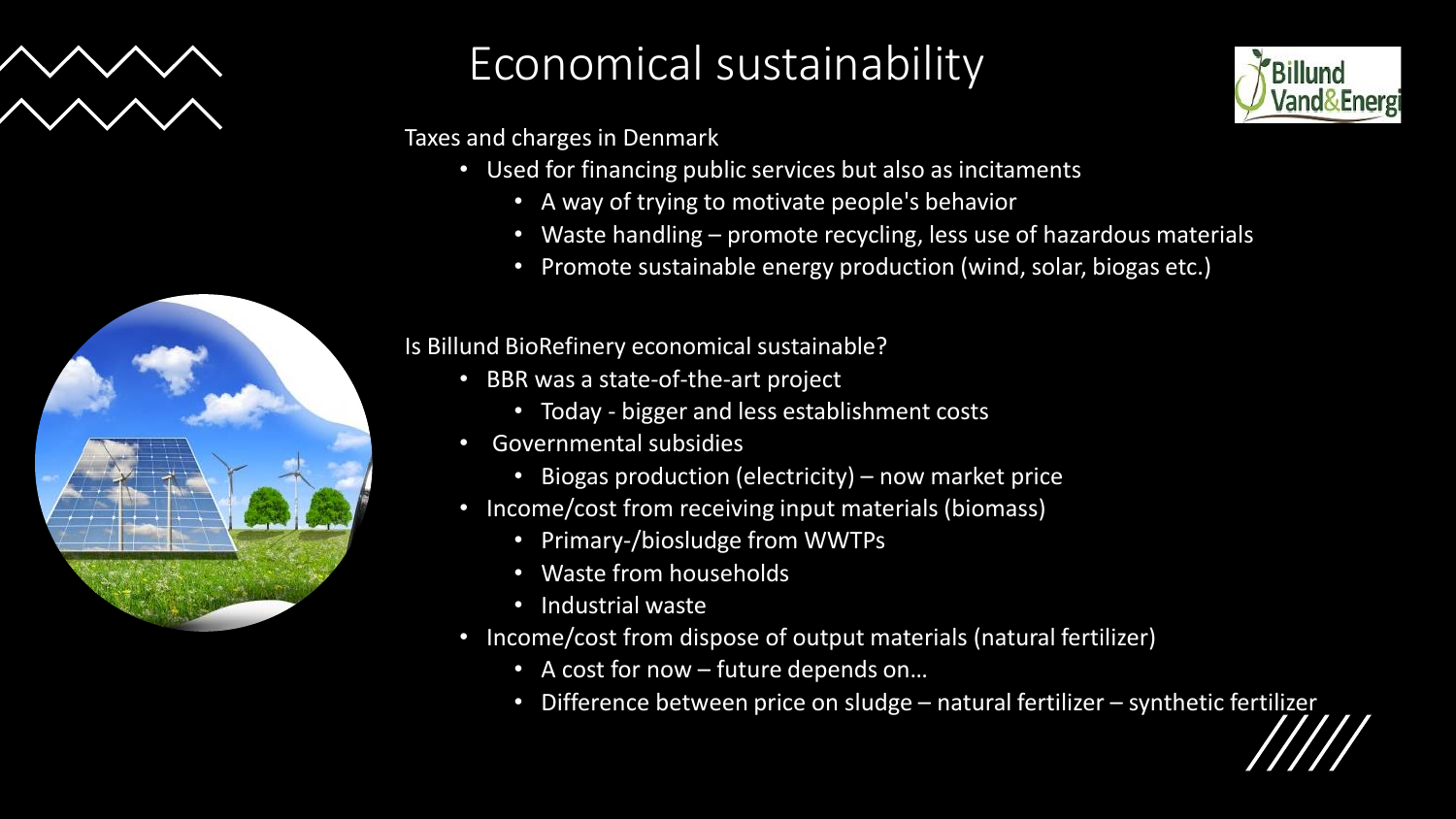# Politics and Legislation

- Difficulties when mixing different legislations areas
- Garbage, Wastewater, Environment, Energy, Taxes
- Put together VIPs from different ministry offices
- Show them the good case
	- Sustainable waste handling
	- Energy production
	- Environmental good solutions
	- Less costs possible income
- Enact the openminded politicians